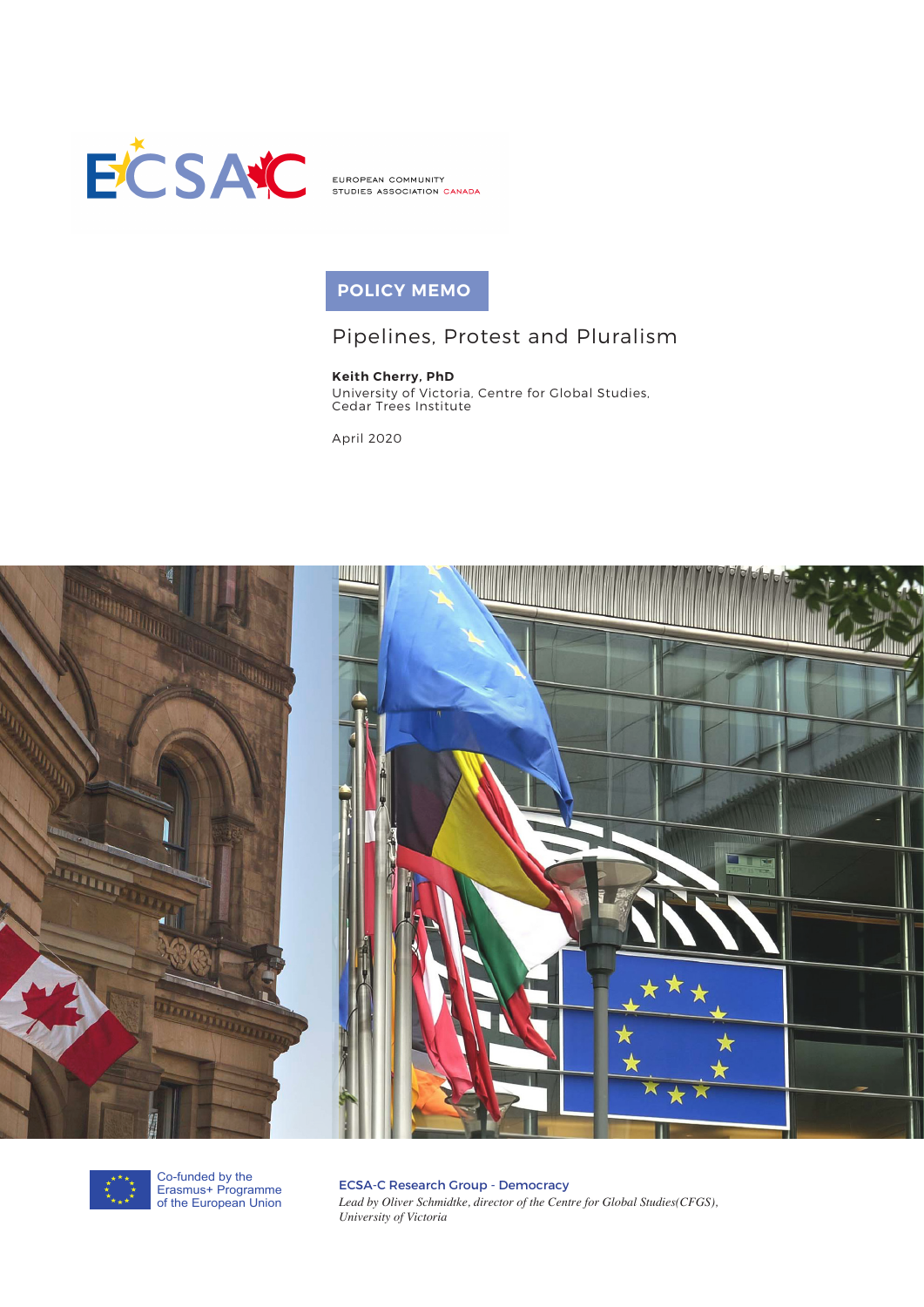

**ELIBOREAN COMMUNITY** 

# **POLICY MEMO**

# Pipelines, Protest and Pluralism

**Keith Cherry, PhD**

University of Victoria, Centre for Global Studies, Cedar Trees Institute

April 2020

#### ECSA-C Research Group - Democracy

*Lead by Oliver Schmidtke, director Centre for Global Studies (CFGS), University of Victoria*

#### **Executive Summary**

A recent controversy about plans to build a pipeline through unceded Indigenous territory catalyzed an unprecedented wave of national and international protest. The ensuing political debate represents an important opportunity to rethink Canada's approach to Indigenous law. This memo argues that transnational legal instruments, in particular the European model of "constitutional pluralism" can provide tools for re-imaging the relationship between Settler and Indigenous legalities.

#### **The Issue: Pipelines, Protest and Pluralism**

While most of Canada was at least nominally acquired from Indigenous peoples through treaty, the Wet'suwet'en Nation has never signed a document ceding ownership or jurisdiction over their lands1. Wet'suwet'en legal and governance systems continue to claim jurisdiction, yet Canadian governments also exert de facto control, often through force. This creates the potential for conflict between Wet'suwet'en and Canadian laws.

When Canadian and Wet'suwet'en law conflicted over pipeline construction, for example, Canadian authorities granted construction permits unilaterally. Wet'suwet'en members enforced their law by unilaterally denying pipeline workers access to their lands, setting up encampments and checkpoints on key roads. Canadian police responded through militarized raids and detentions. Last winter, after decades of spiralling conflict, this cycle culminated in a nation-wide series of protests, blockades and police actions that paralyzed the Canadian economy for weeks.

This memo contends that cycles of conflict like this one are a natural result of the fact that Canadian law provides few multilateral mechanisms for conflict resolution. I recommend that Settler treaty negotiators draw on transnational law to develop forms of dialog and negotiation between legal institutions. In particular, I suggest that the European Union and its system of "constitutional pluralism" might help Settler negotiators to engage in a much-needed re-imagining of their current approach to Indigenous law, opening up a more fruitful basis to negotiate from as their discussions with the Wet'suwet'en continue.

## *Background: Law(s) and Order(s)*

At the heart of this winter's crisis, there is a surprisingly common problem – the problem of pluralism. In short, there are multiple overlapping demoi, both articulating law, and this creates the possibility that the two laws may conflict. Such a conflicts pits demoi against demoi, threatening the rule of law itself.

Settler institutions have responded to this ominous possibility by empowering themselves to resolve any conflicts between Indigenous and Canadian law through a unilateral process of "reconciliation". Thus, Canadian regulators consult with Indigenous peoples, hear their laws, but ultimately make decisions unilaterally – deciding on their own if, when and to what extent Indigenous law will be upheld. Moreover, the only avenue of appeal that Canadian officials recognize is through Canadian courts. There, Indigenous peoples can lodge a complaint, but a Canadian judge will ultimately decide the issue. In this way, Canadian officials try to manage conflicts between Indigenous and Settler law – but they do so through their own institutions and according to their own norms, without Indigenous participation or consent2.



Co-funded by the Erasmus+ Programme of the European Union



<sup>1</sup> Historical evidence from both Indigenous and Settler accounts frequently suggests that treaties were not understood by the parties as land sales, nor as extinguishing existing governance structures, but rather as commitments to share land and govern it together. Arguably then, even those areas of Canada that are under treaty remain subject to Indigenous title and governance.

<sup>2</sup> Aaron Mills, "Miinigowiziwin: All That Has Been Given for Living Well Together" *One Vision of Anishinaabe Constitutionalism* (PhD. Diss., University of Victoria, 2019) especially at 35-37.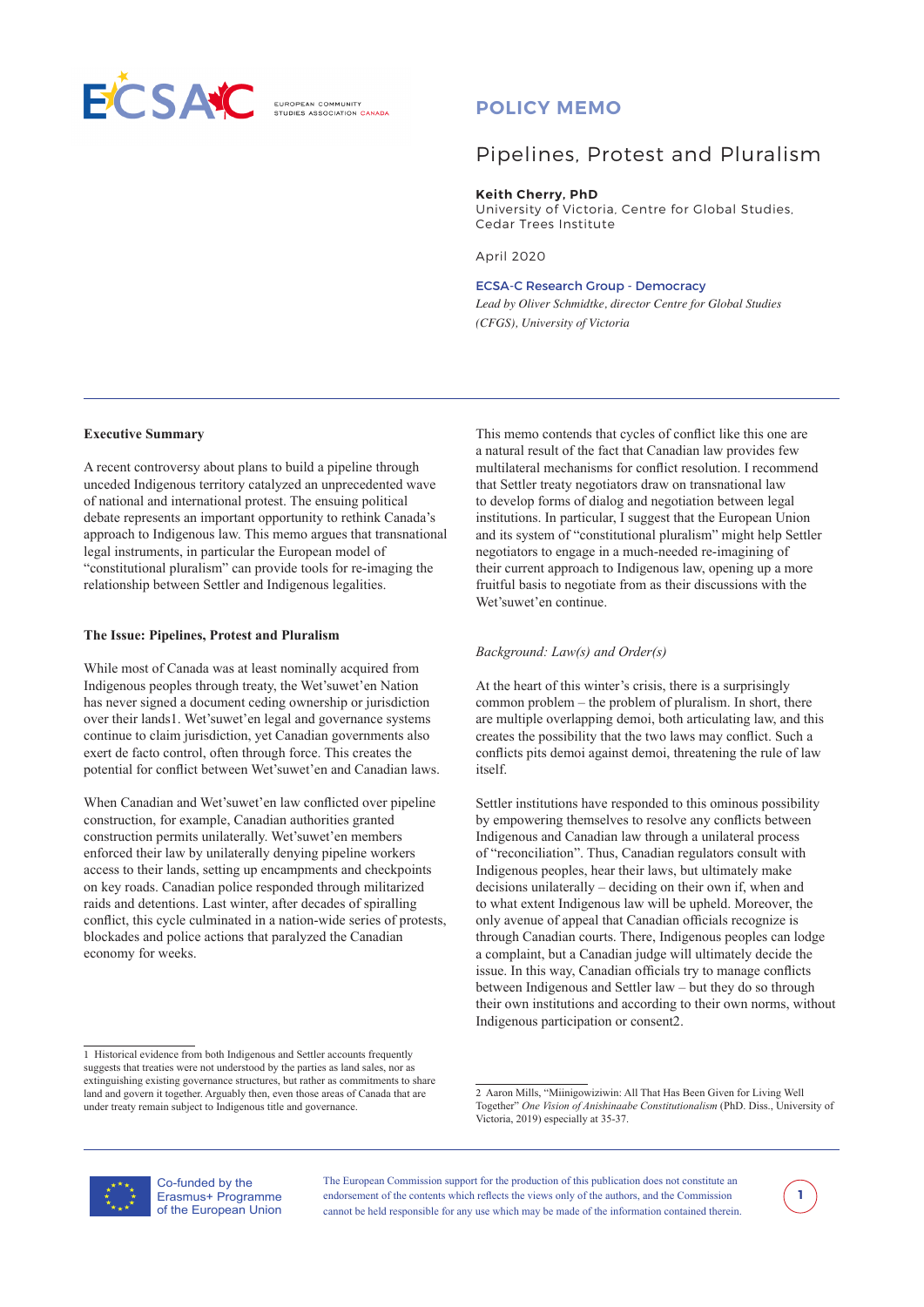

**ELIBOREAN COMMUNITY** DIES ASSOCIATION CANADA

# **POLICY MEMO**

Pipelines, Protest and Pluralism **Keith Cherry, PhD** 

Unsurprisingly, this process frequently fails to satisfy Indigenous concerns. This leaves many Indigenous peoples feeling that they have little choice but to assert their own laws unilaterally – on the land and in the streets. Sometimes, the resulting protests and disruptions create enough pressure to force Settler authorities to negotiate a solution. Too often, they simply trigger escalating cycles of enforcement, leaving 'reconciliation' to be carried out at the barrel of police riffle.

The current system of 'reconciliation', then, is one of Canadian unilateralism, which in turn provokes unilateral responses. This system is perpetually prone to crisis for the simple reason that it provides no mechanism for negotiated solutions that speak to the needs of both parties. Little wonder then, that the rallying cry of this winter's protests was "Reconciliation is Dead".

## *Methodology: A Transnational Law Approach*

Thankfully, the issue of legal pluralism is not unique to Settler colonies. Indeed, in an era where transnational, subnational, and international legal regimes are proliferating, the issue of how different legal orders can relate to one another is a critical one for democratic institutions around the world. The European Union, for example, has long grappled with relationship between Union law, the law of the member states, and other sources of international law. Over time, European actors have developed a set of practices that allow for dialog between legal institutions, making the relationship between them an object of multilateral negotiation. Canadian policy makers would be wise to consider similar mechanisms as an alternative to the discourse of reconciliation and the reoccurring crises it creates.

## *Policy Options: Constitutional Pluralism as a Source of Inspiration*

The European Union features a transnational legal system alongside the law of the member states. However, the founding treaties were silent on the relationship between these two legalities. Just as in Canada, this raised the spectre of conflict between the laws, a conflict which could threaten the integration process itself.

Much like the Canadian state, the European Court of Justice responded to this issue by declaring its own supremacy. In a string of controversial decisions, the ECJ ruled that EU law is supreme over national law – even over national constitutions3.

3 *Costa v. ENEL*, ECJ Case 6/64, [1964] ECR 585; *Van Gend en Loos v. Netherlands*, ECJ Case 26/62, [1963] ECR 1.

Much like Indigenous peoples, the courts of the member states felt compelled forward a variety of counter-claims. The German Constitutional Court, for example, ruled that EU law could not be allowed to violate certain core elements of the German constitution4. If an EU did violate those provisions, German courts would not treat it as Supreme.

In this way, the German court effectively placed conditions on their acceptance of EU authority. This strategy is euphemistically referred to as the "so-long-as" doctrine – so-long-as the EU doesn't do anything to offend Germany's most basic values and laws, Germany will accept EU authority.

From time to time, German courts use reference questions to the ECJ to signal that an EU law may be in violation of the German constitution, often with suggested solutions included. In order to preserve its own supremacy, the ECJ dutifully considers these suggestions in its ruling – effectively suggesting its own way to resolve the conflict. When the issue arises again in German courts, German judges have an opportunity to accept and apply the ECJ's solution or to signal that the conflict persists and suggest alternative approaches with another reference question. In this way, the two courts engage in a dialog, passing the issue back and forth until a mutually acceptable solution is found.

As a result, both parties must be responsive to multiple sources of law. German laws must meet German standards, but they also must avoid conflict with EU laws which are otherwise paramount. EU laws must meet EU standards, but they must also meet German conditions. Maduro terms this system one of "constitutional pluralism" because all actors are constrained by multiple sources of law at the same time5. The end result is a system which is not designed to articulate a single view of legitimate authority, but rather to satisfy multiple independent sources of law at once6.

Remarkably, this system has now endured for nearly 60 years, weathering such storms as the Euro crisis, Brexit, and refugee crisis without outright conflict between courts. In fact, legal cooperation has played an important role in pushing the integration process forward7.



Co-funded by the Erasmus+ Programme of the European Union



<sup>4</sup> *Solange I*, BVerfGE Case 37/271, [1974] 14 CMLR 540; *Solange II*, BVerfGE Case 73/339, [1987] 3 CMLR 225.

<sup>5</sup> Maduro, Miguel. "Contrapuntal Law." In *Sovereignty in Transition,* ed. Neil Walker. Portland: Hart Publishing, 2003.

<sup>6</sup> Lord, Christopher and Magnette, Paul. "E Pluribus Unum? Creative Disagreement about Legitimacy in the EU." *Journal of Common Market Studies* 42, no.1 (2004).

<sup>7</sup> Stein, Eric. "Lawyers, Judges and the Making of a Transnational Constitution." American Journal of International Law 75, no.1 (1981).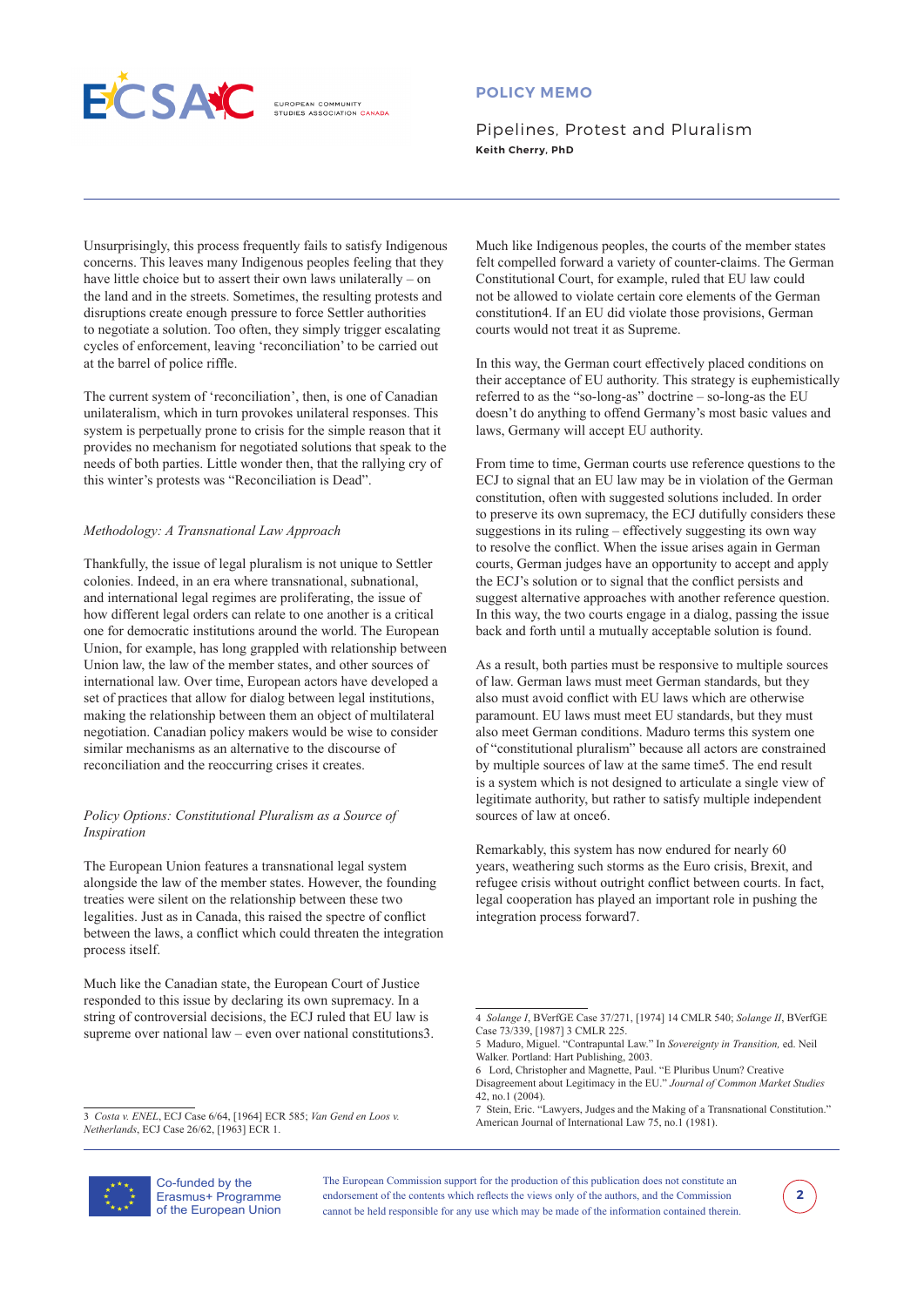

**ELIBOREAN COMMUNITY** 

# **POLICY MEMO**

Pipelines, Protest and Pluralism **Keith Cherry, PhD**

## *Recommendations*

Constitutional Pluralism and Reconciliation The European system of Constitutional Pluralism offers a helpful way to think about legal pluralism – rather than empowering a single party to resolve disputes unilaterally, it creates iterative processes of dialog that allows for multilateral negotiation between independent institutions, ensuring solutions speak to both legal traditions.

In pursuing such a system, it is crucial to note that the ECJ does not try to act as guardian of the German constitution. The Germans articulate their own laws, signal if and when they have been violated, and decide if and when the ECJ has offered an acceptable solution. Rather than treating Indigenous law as something internal to Canadian law, and thus regulated by Canadian courts, constitutional pluralism suggests that Indigenous law can only be justly articulated by independent Indigenous institutions.

Recognising this fact, modern treaties could be reimagined as recognizing conditional forms of authority for both parties. Federal and Provincial law could apply in agreed upon areas – but only provided that neither offend the core values and doctrines of Wet'suwet'en law. Likewise, Wet'suwet'en law could apply in some areas – but only provided that they not violate certain core provisions of the Canadian constitution. When conflicts occur, Canadian and Wet'suwet'en legal institutions could find forms of dialog that allow them to iteratively work towards solutions that satisfy both legal regimes – perhaps through reference questions, or perhaps using something similar to the co-decision bodies envisioned under BCDRIP S7(2), which is also modeled on international law8.

Crucially, such an approach would make the concept of reconciliation multilateral – rather than empowering Canadian courts to harmonize two sources of law unilaterally, it would provide a means for Indigenous peoples and Canadians to take part in a dialog wherein both parties would need to reconcile themselves to the democratic needs and aspirations of the other.

8 Bill C41, The Declaration on the Rights of Indigenous Peoples Act, intended to implement B.C.'s commitments under the United Nations Declaration on the Rights of Indigenous Peoples.

Obviously, such an approach imposes de jure costs on Canadian governments, who would no longer control the legal landscape unilaterally. On a de facto level, however, this winter's blockades make it clear that Canadian governments do not, in practice, control the legal environment anyway. Canadian institutions must already reckon with Indigenous laws. Whether Settler courts deny them or not, these laws make their presence felt on the land and in the streets. To the extent that recognizing this reality constitutes a concession, that concession is both long overdo and easily outweighed by the benefits of creating a way to manage conflicts before they become political and social crises.

#### *Conclusions: Nation-to-Nation*

Of course it would be foolhardy, not to mention deeply colonial, to think that European discourses can provide a ready-made roadmap to reconciliation. The mechanics of reconciliation must be negotiated in conversation with Indigenous nations, drawing on Indigenous concepts and institutional forms. Still, it is important recognize that the approaches Settler negotiators have been bringing to the table are deeply problematic. Transnational law offers an alternative body of ideas, precedents, and institutions that might make Canadian officials more fruitful negotiating partners moving forward.

#### *Key References*

Maduro, Miguel. "Contrapuntal Law." *In Sovereignty in Transition*, ed. Neil Walker. Portland: Hart Publishing, 2003.

Maduro, Miguel. "Three Claims of Constitutional Pluralism." In. *Constitutional Pluralism in the European Union and Beyond*, eds. Matej Avbelj and Jan Komárek. Portland: Hart Publishing, 2012.

Lord, Christopher and Magnette, Paul. "E Pluribus Unum? Creative Disagreement about Legitimacy in the EU." *Journal of Common Market Studies* 42, no.1 (2004).

Sabel, Charles and Gerstenberg, Oliver. "Constitutionalising an Overlapping Consensus: The



Co-funded by the Erasmus+ Programme of the European Union